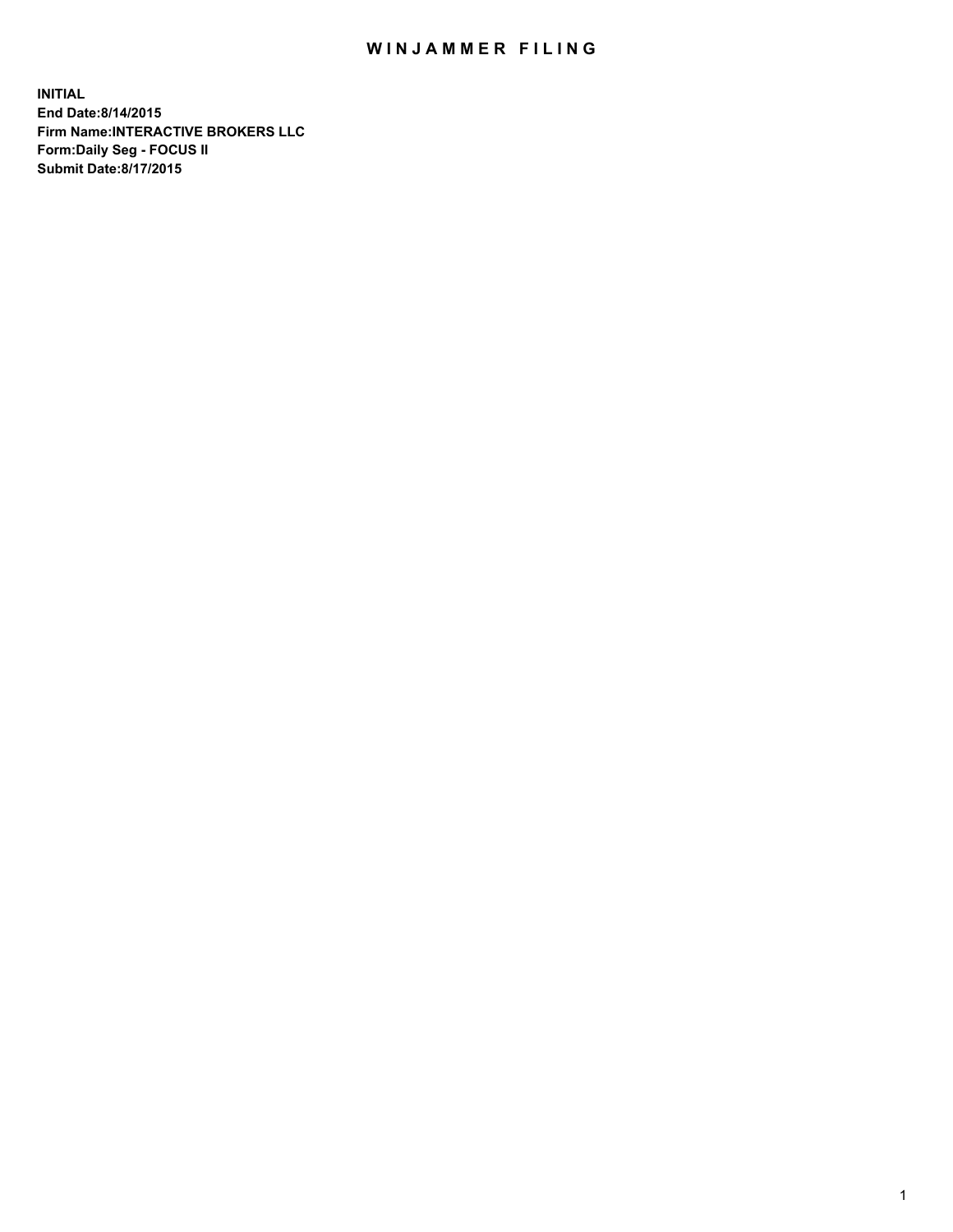## **INITIAL End Date:8/14/2015 Firm Name:INTERACTIVE BROKERS LLC Form:Daily Seg - FOCUS II Submit Date:8/17/2015 Daily Segregation - Cover Page**

| Name of Company<br><b>Contact Name</b><br><b>Contact Phone Number</b><br><b>Contact Email Address</b>                                                                                                                                                                                                                          | <b>INTERACTIVE BROKERS LLC</b><br><b>Michael Ellman</b><br>203-422-8926<br>mellman@interactivebrokers.co<br>$m$ |
|--------------------------------------------------------------------------------------------------------------------------------------------------------------------------------------------------------------------------------------------------------------------------------------------------------------------------------|-----------------------------------------------------------------------------------------------------------------|
| FCM's Customer Segregated Funds Residual Interest Target (choose one):<br>a. Minimum dollar amount: ; or<br>b. Minimum percentage of customer segregated funds required:% ; or<br>c. Dollar amount range between: and; or<br>d. Percentage range of customer segregated funds required between: % and %.                       | $\overline{\mathbf{0}}$<br>0<br>155,000,000 245,000,000<br>00                                                   |
| FCM's Customer Secured Amount Funds Residual Interest Target (choose one):<br>a. Minimum dollar amount: ; or<br>b. Minimum percentage of customer secured funds required:%; or<br>c. Dollar amount range between: and; or<br>d. Percentage range of customer secured funds required between: % and %.                          | $\overline{\mathbf{0}}$<br>0<br>80,000,000 120,000,000<br>0 <sub>0</sub>                                        |
| FCM's Cleared Swaps Customer Collateral Residual Interest Target (choose one):<br>a. Minimum dollar amount: ; or<br>b. Minimum percentage of cleared swaps customer collateral required:% ; or<br>c. Dollar amount range between: and; or<br>d. Percentage range of cleared swaps customer collateral required between:% and%. | $\overline{\mathbf{0}}$<br>$\underline{\mathbf{0}}$<br>0 <sub>0</sub><br>0 <sub>0</sub>                         |

Attach supporting documents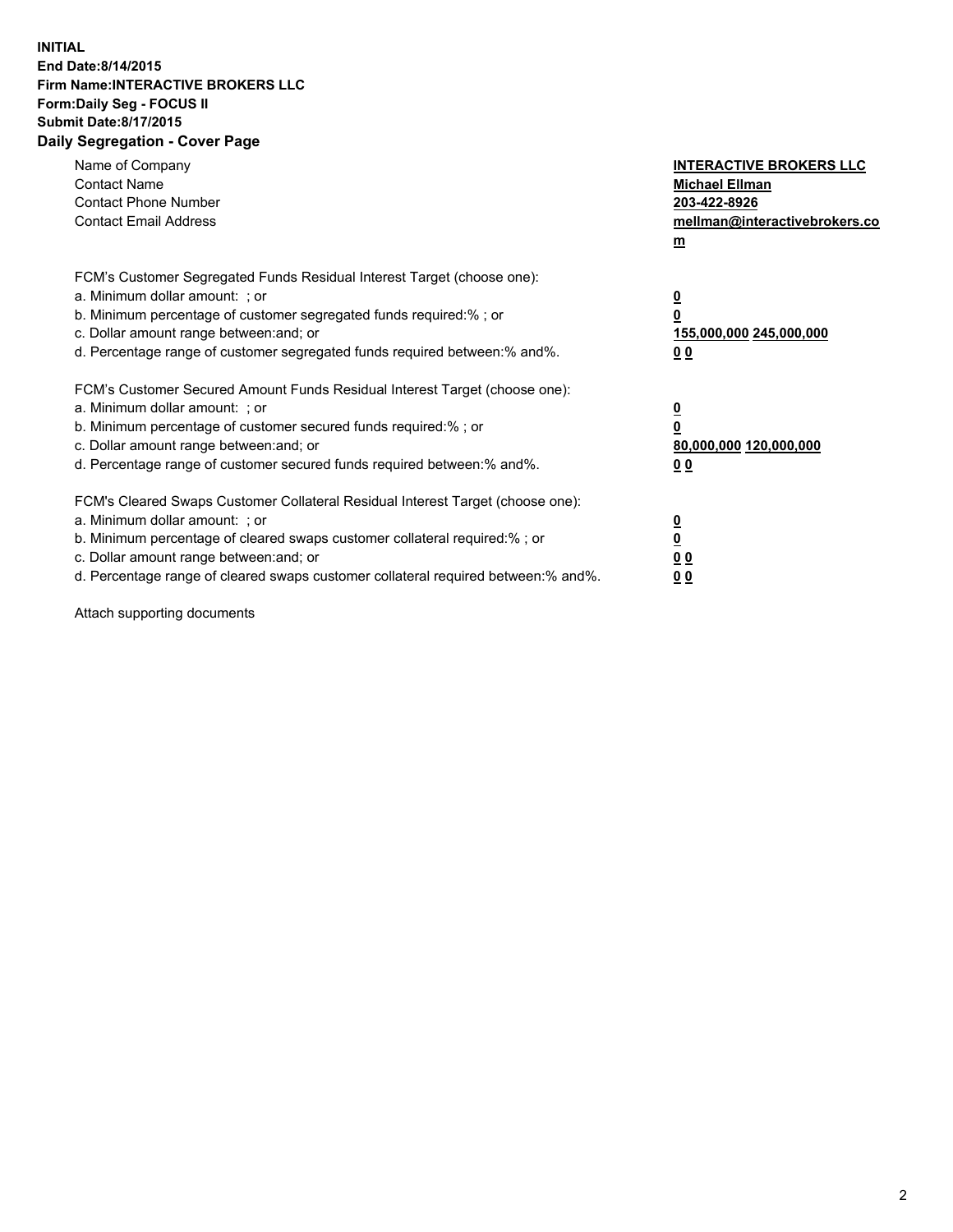## **INITIAL End Date:8/14/2015 Firm Name:INTERACTIVE BROKERS LLC Form:Daily Seg - FOCUS II Submit Date:8/17/2015 Daily Segregation - Secured Amounts**

|                | Dany Oogregation - Oecarea Amounts                                                          |                                   |
|----------------|---------------------------------------------------------------------------------------------|-----------------------------------|
|                | Foreign Futures and Foreign Options Secured Amounts                                         |                                   |
|                | Amount required to be set aside pursuant to law, rule or regulation of a foreign            | $0$ [7305]                        |
|                | government or a rule of a self-regulatory organization authorized thereunder                |                                   |
| 1.             | Net ledger balance - Foreign Futures and Foreign Option Trading - All Customers             |                                   |
|                | A. Cash                                                                                     | 435,182,324 [7315]                |
|                | B. Securities (at market)                                                                   | $0$ [7317]                        |
| 2.             | Net unrealized profit (loss) in open futures contracts traded on a foreign board of trade   | -17,269,780 [7325]                |
| 3.             | Exchange traded options                                                                     |                                   |
|                | a. Market value of open option contracts purchased on a foreign board of trade              | <b>36,425</b> [7335]              |
|                | b. Market value of open contracts granted (sold) on a foreign board of trade                | -11,966 [7337]                    |
| 4.             | Net equity (deficit) (add lines 1.2. and 3.)                                                | 417,937,003 [7345]                |
| 5.             | Account liquidating to a deficit and account with a debit balances - gross amount           | 66,779 [7351]                     |
|                | Less: amount offset by customer owned securities                                            | 0 [7352] 66,779 [7354]            |
| 6.             | Amount required to be set aside as the secured amount - Net Liquidating Equity              | 418,003,782 [7355]                |
|                | Method (add lines 4 and 5)                                                                  |                                   |
| 7.             | Greater of amount required to be set aside pursuant to foreign jurisdiction (above) or line | 418,003,782 [7360]                |
|                | 6.                                                                                          |                                   |
|                | FUNDS DEPOSITED IN SEPARATE REGULATION 30.7 ACCOUNTS                                        |                                   |
| $\mathbf{1}$ . | Cash in banks                                                                               |                                   |
|                | A. Banks located in the United States                                                       | 68 [7500]                         |
|                | B. Other banks qualified under Regulation 30.7                                              | 0 [7520] 68 [7530]                |
| 2.             | Securities                                                                                  |                                   |
|                | A. In safekeeping with banks located in the United States                                   | 406,226,528 [7540]                |
|                | B. In safekeeping with other banks qualified under Regulation 30.7                          | 0 [7560] 406,226,528 [7570]       |
| 3.             | Equities with registered futures commission merchants                                       |                                   |
|                | A. Cash                                                                                     | $0$ [7580]                        |
|                | <b>B.</b> Securities                                                                        | $0$ [7590]                        |
|                | C. Unrealized gain (loss) on open futures contracts                                         | $0$ [7600]                        |
|                | D. Value of long option contracts                                                           | $0$ [7610]                        |
|                | E. Value of short option contracts                                                          | 0 [7615] 0 [7620]                 |
| 4.             | Amounts held by clearing organizations of foreign boards of trade                           |                                   |
|                | A. Cash                                                                                     | $0$ [7640]                        |
|                | <b>B.</b> Securities                                                                        | $0$ [7650]                        |
|                | C. Amount due to (from) clearing organization - daily variation                             | $0$ [7660]                        |
|                | D. Value of long option contracts                                                           | $0$ [7670]                        |
|                | E. Value of short option contracts                                                          | 0 [7675] 0 [7680]                 |
| 5.             | Amounts held by members of foreign boards of trade                                          |                                   |
|                | A. Cash                                                                                     | 165,151,143 [7700]                |
|                | <b>B.</b> Securities                                                                        | $0$ [7710]                        |
|                | C. Unrealized gain (loss) on open futures contracts                                         | -2,791,030 [7720]                 |
|                | D. Value of long option contracts                                                           | 36,431 [7730]                     |
|                | E. Value of short option contracts                                                          | -11,965 [7735] 162,384,579 [7740] |
| 6.             | Amounts with other depositories designated by a foreign board of trade                      | 0 [7760]                          |
| 7.             | Segregated funds on hand                                                                    | $0$ [7765]                        |
| 8.             | Total funds in separate section 30.7 accounts                                               | 568,611,175 [7770]                |
| 9.             | Excess (deficiency) Set Aside for Secured Amount (subtract line 7 Secured Statement         | 150,607,393 [7380]                |
|                | Page 1 from Line 8)                                                                         |                                   |
| 10.            | Management Target Amount for Excess funds in separate section 30.7 accounts                 | 80,000,000 [7780]                 |
| 11.            | Excess (deficiency) funds in separate 30.7 accounts over (under) Management Target          | 70,607,393 [7785]                 |
|                |                                                                                             |                                   |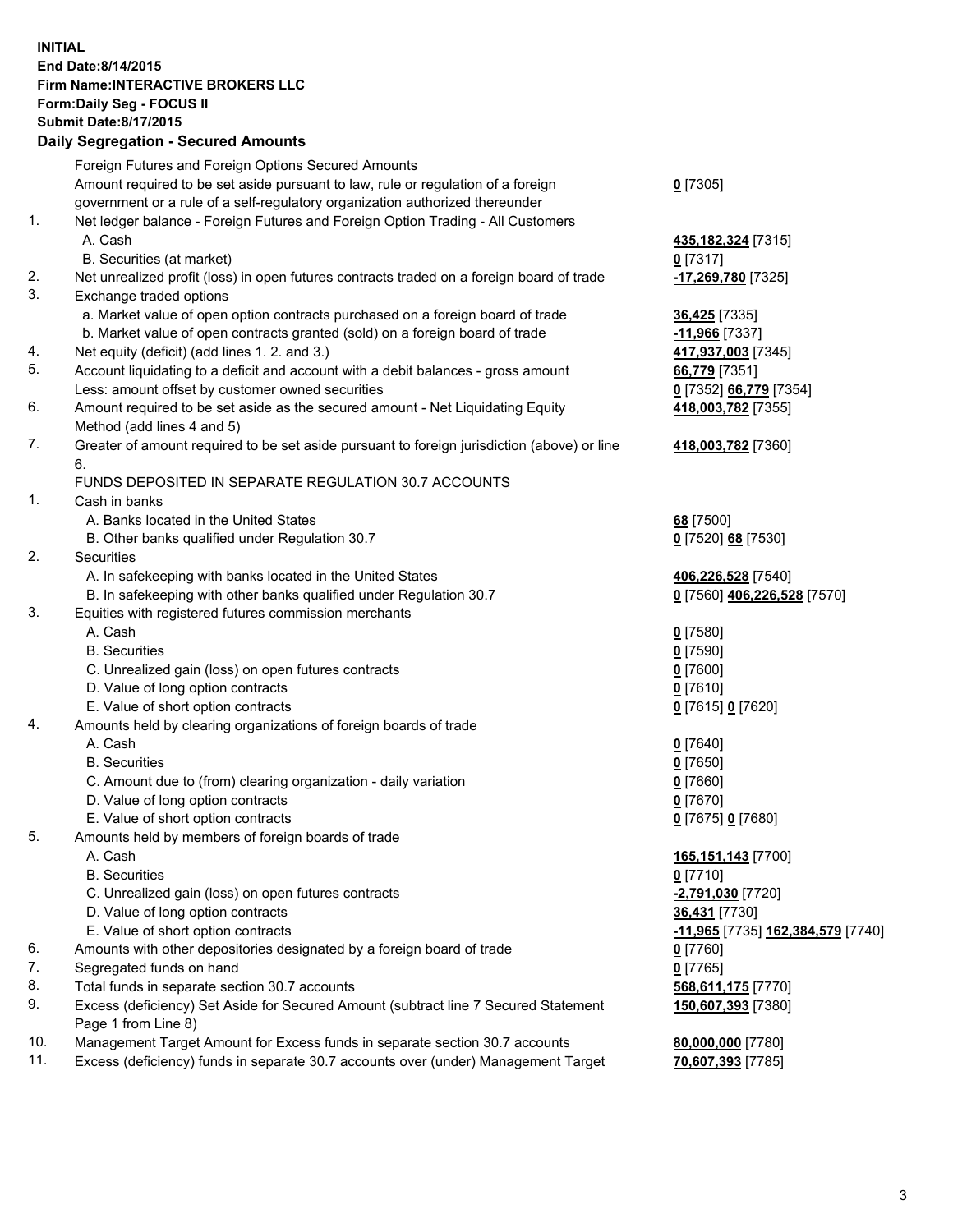**INITIAL End Date:8/14/2015 Firm Name:INTERACTIVE BROKERS LLC Form:Daily Seg - FOCUS II Submit Date:8/17/2015 Daily Segregation - Segregation Statement** SEGREGATION REQUIREMENTS(Section 4d(2) of the CEAct) 1. Net ledger balance A. Cash **2,625,082,795** [7010] B. Securities (at market) **0** [7020] 2. Net unrealized profit (loss) in open futures contracts traded on a contract market **-21,321,998** [7030] 3. Exchange traded options A. Add market value of open option contracts purchased on a contract market **98,043,430** [7032] B. Deduct market value of open option contracts granted (sold) on a contract market **-160,918,064** [7033] 4. Net equity (deficit) (add lines 1, 2 and 3) **2,540,886,163** [7040] 5. Accounts liquidating to a deficit and accounts with debit balances - gross amount **393,381** [7045] Less: amount offset by customer securities **0** [7047] **393,381** [7050] 6. Amount required to be segregated (add lines 4 and 5) **2,541,279,544** [7060] FUNDS IN SEGREGATED ACCOUNTS 7. Deposited in segregated funds bank accounts A. Cash **375,746,003** [7070] B. Securities representing investments of customers' funds (at market) **1,362,638,867** [7080] C. Securities held for particular customers or option customers in lieu of cash (at market) **0** [7090] 8. Margins on deposit with derivatives clearing organizations of contract markets A. Cash **19,224,313** [7100] B. Securities representing investments of customers' funds (at market) **1,070,192,233** [7110] C. Securities held for particular customers or option customers in lieu of cash (at market) **0** [7120] 9. Net settlement from (to) derivatives clearing organizations of contract markets **-7,904,254** [7130] 10. Exchange traded options A. Value of open long option contracts **97,910,265** [7132] B. Value of open short option contracts **-160,784,950** [7133] 11. Net equities with other FCMs A. Net liquidating equity **0** [7140] B. Securities representing investments of customers' funds (at market) **0** [7160] C. Securities held for particular customers or option customers in lieu of cash (at market) **0** [7170] 12. Segregated funds on hand **0** [7150] 13. Total amount in segregation (add lines 7 through 12) **2,757,022,477** [7180] 14. Excess (deficiency) funds in segregation (subtract line 6 from line 13) **215,742,933** [7190] 15. Management Target Amount for Excess funds in segregation **155,000,000** [7194] **60,742,933** [7198]

16. Excess (deficiency) funds in segregation over (under) Management Target Amount Excess